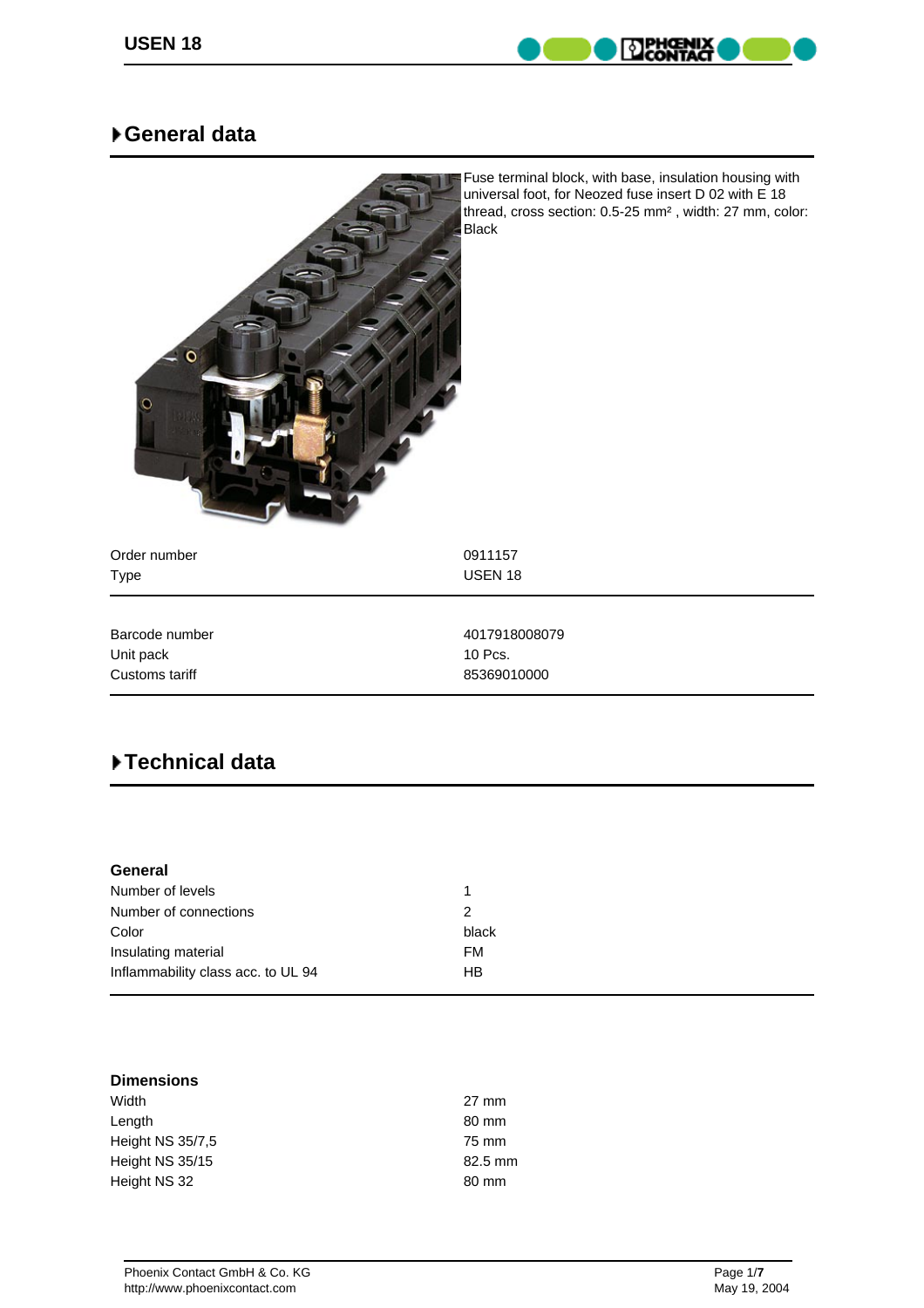

| <b>Technical data</b>            |                 |
|----------------------------------|-----------------|
| Fuse                             | $D$ 01 / E 18   |
| Fuse type                        | Screw cartridge |
| Rated surge voltage              | 6 kV            |
| Contamination class              | 3               |
| Surge voltage category           | Ш               |
| Insulating material group        | Illb            |
| Connection in acc. with standard | IEC/DIN VDE     |
| Nominal current $I_{N}$          | 63 A            |
| Nominal voltage $U_{N}$          | 400 V           |

#### **Connection data**

| Min. conductor cross section, rigid                                                                            | $0.5$ mm <sup>2</sup> |
|----------------------------------------------------------------------------------------------------------------|-----------------------|
| Conductor cross section, rigid max.                                                                            | $35 \text{ mm}^2$     |
| Conductor cross section flexible min.                                                                          | $0.5$ mm <sup>2</sup> |
| Max. conductor cross section, flexible                                                                         | $25 \text{ mm}^2$     |
| Min. conductor cross section AWG/kcmil                                                                         | 20                    |
| Conductor cross section AWG/kcmil max                                                                          | $\mathcal{P}$         |
| Min. conductor cross section, flexible, with ferrule with<br>plastic sleeve                                    | $0.5$ mm <sup>2</sup> |
| Conductor cross section flexible, with ferrule without<br>plastic sleeve max.                                  | $25 \text{ mm}^2$     |
| Conductor cross section flexible, with ferrule with plastic 0.5 mm <sup>2</sup><br>sleeve min.                 |                       |
| Max. conductor cross section, flexible, with ferrule with<br>plastic sleeve                                    | $25 \text{ mm}^2$     |
| 2 conductors with same cross section, solid min.                                                               | $0.5$ mm <sup>2</sup> |
| 2 conductors with same cross section, solid max.                                                               | $10 \text{ mm}^2$     |
| 2 conductors of the same cross section, flexible, min.                                                         | $0.5$ mm <sup>2</sup> |
| 2 conductors with same cross section, flexible max.                                                            | $10 \text{ mm}^2$     |
| 2 conductors of the same cross section, flexible, ferrules 0.5 mm <sup>2</sup><br>without plastic sleeve, min. |                       |
| 2 conductors with identical cross section, flexible,<br>ferrules with plastic sleeve, max.                     | $10 \text{ mm}^2$     |
| 2 conductors of the same cross section, flexible, TWIN<br>ferrules with plastic sleeve, min.                   | $0.5$ mm <sup>2</sup> |
| 2 conductors with identical cross section, flexible TWIN<br>ferrules with plastic sleeve, max.                 | $10 \text{ mm}^2$     |
| Type of connection                                                                                             | Screw connection      |
| Stripping length                                                                                               | $19 \text{ mm}$       |
| Screw thread                                                                                                   | M <sub>5</sub>        |
| Tightening torque, min                                                                                         | 4 Nm                  |
|                                                                                                                |                       |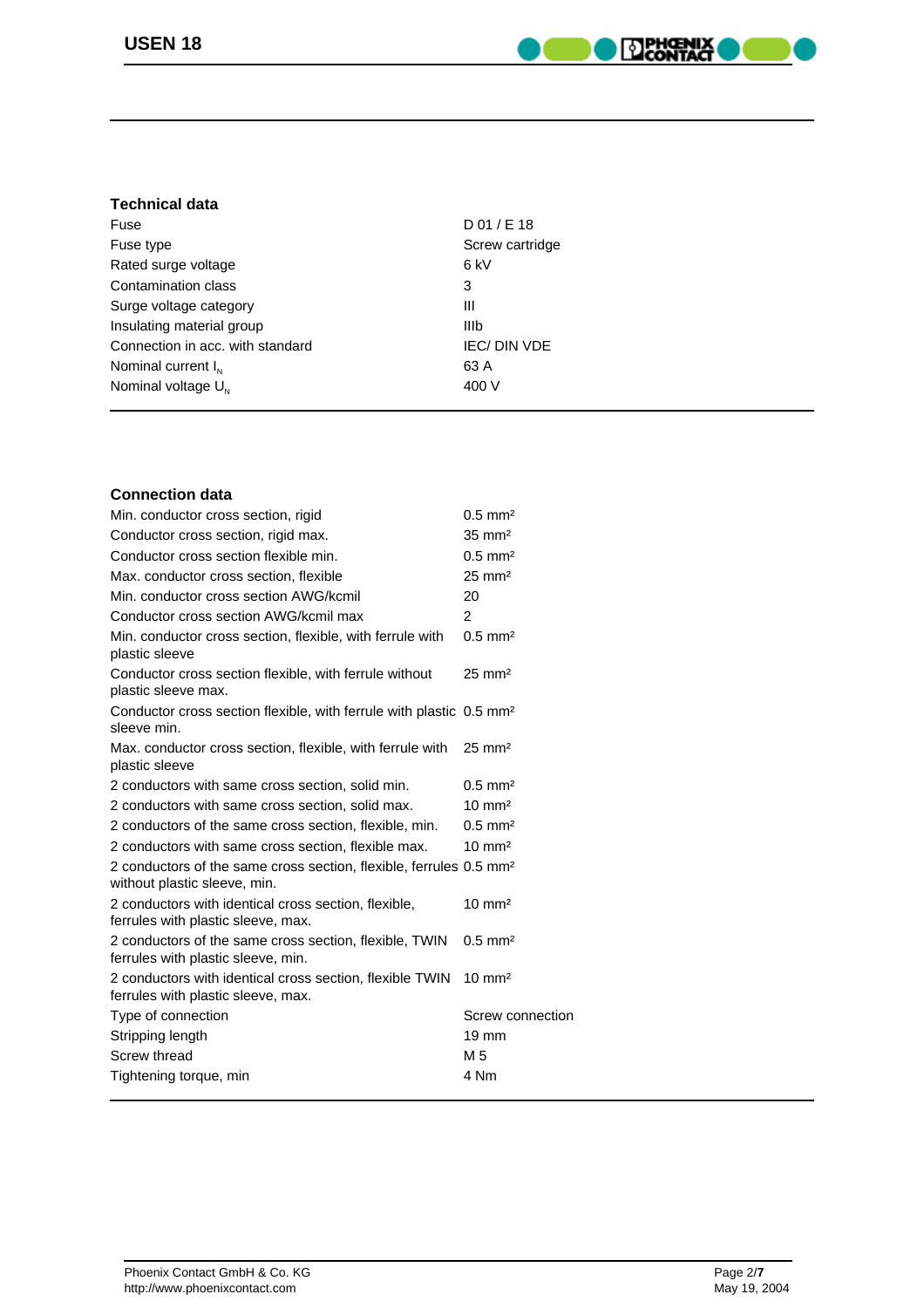

## **Accessories**

| Item            | Designation                             | Description                                                                                                                                                                               |
|-----------------|-----------------------------------------|-------------------------------------------------------------------------------------------------------------------------------------------------------------------------------------------|
| <b>Assembly</b> |                                         |                                                                                                                                                                                           |
| 3022218         | CLIPFIX 35                              | Snap-on end bracket, for 35 mm NS 35/7.5 or NS 35/15<br>mounting rail, can be fitted with Zack strip ZB 8 and ZB 8/27,<br>terminal strip marker KLM 2 and KLM, width: 9.5 mm, color: gray |
| 1201442         | E/UK                                    | End clamp, for supporting the electronic base. If mounted<br>vertically, 2 end clamps are required in each case                                                                           |
| 1201002         | NS 32 GELOCHT METER                     | G-profile DIN rail, material: Steel, perforated, height 15 mm,<br>width 32 mm, length 2 m                                                                                                 |
| 1201015         | NS 32 UNGELOCHT METER                   | G-profile DIN rail, material: Steel, unperforated, height 15 mm,<br>width 32 mm, length 2 m                                                                                               |
| 1201028         | NS 32-AL UNGELOCHT<br><b>METER</b>      | G rail 32 mm (NS 32)                                                                                                                                                                      |
| 1201358         | NS 32-CU/35 QMM UNGEL.<br><b>METER</b>  | G-profile DIN rail, material: Copper, unperforated, height 15 mm,<br>width 32 mm, length 2 m                                                                                              |
| 1201280         | NS 32-CU/120 QMM UNGEL.<br><b>METER</b> | G-profile DIN rail, deep-drawn, material: Copper, unperforated,<br>height 15 mm, width 32 mm, length 2 m                                                                                  |
| 0801733         | NS 35/7,5 GELOCHT METER                 | DIN rail, material: Steel, perforated, height 7.5 mm, width 35<br>mm, length: 2 m                                                                                                         |
| 0801681         | NS 35/7,5 UNGELOCHT<br><b>METER</b>     | DIN rail, material: Steel, unperforated, height 7.5 mm, width 35<br>mm, length: 2 m                                                                                                       |
| 0801762         | NS 35/7,5-CU UNGELOCHT<br><b>METER</b>  | DIN rail, material: Copper, unperforated, height 7.5 mm, width<br>35 mm, length: 2 m                                                                                                      |
| 1201730         | NS 35/15 GELOCHT METER                  | DIN rail, material: Steel, perforated, height 15 mm, width 35 mm,<br>length: $2m$                                                                                                         |
| 1201714         | NS 35/15 UNGELOCHT<br><b>METER</b>      | DIN rail, material: Steel, unperforated, height 15 mm, width 35<br>mm, length: 2 m                                                                                                        |
| 1201798         | NS 35/15-2,3 UNGELOCHT<br><b>METER</b>  | DIN rail, material: Steel, unperforated, 2.3 mm thick, height 15<br>mm, width 35 mm, length: 2 m                                                                                          |
| 1201756         | NS 35/15-AL UNGELOCHT<br><b>METER</b>   | DIN rail, deep-drawn, high profile, unperforated, 1.5 mm thick,<br>material: Aluminum, height 15 mm, width 35 mm, length 2 m                                                              |
| 1201895         | NS 35/15-CU UNGELOCHT<br>METER          | DIN rail, material: Copper, unperforated, 1.5 mm thick, height 15<br>mm, width 35 mm, length: 2 m                                                                                         |

| <b>Bridges</b> |                   |                                                                |
|----------------|-------------------|----------------------------------------------------------------|
| 3009341        | EB 36-27          | Insertion bridge, 36-pos., insulated spine, divisible, 1-phase |
| 3009354        | EB 36-27/L1-L2-L3 | Insertion bridge, 36-pos., insulated spine, divisible, 3-phase |

#### **Marking**

1050525 ZB10:SO/CMS Zack strip, 10-section, divisible, special printing, marking according to customer requirements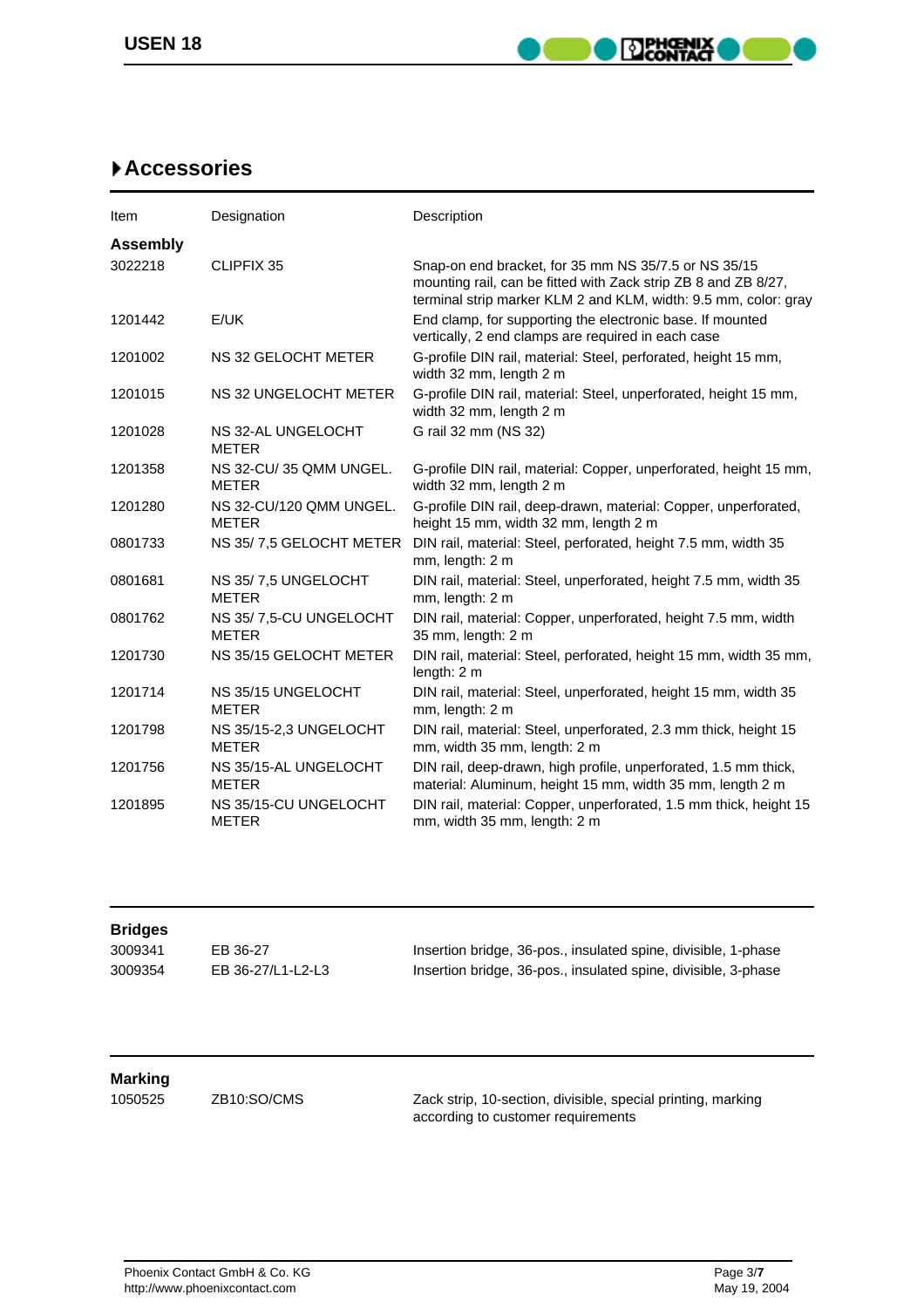

#### **Tools**

1205079 SZS 1,0X6,5 Screwdriver, bladed, matches all screw terminal blocks with a connection cross section of over 16 mm² , blade: 1.0 x 6.5 mm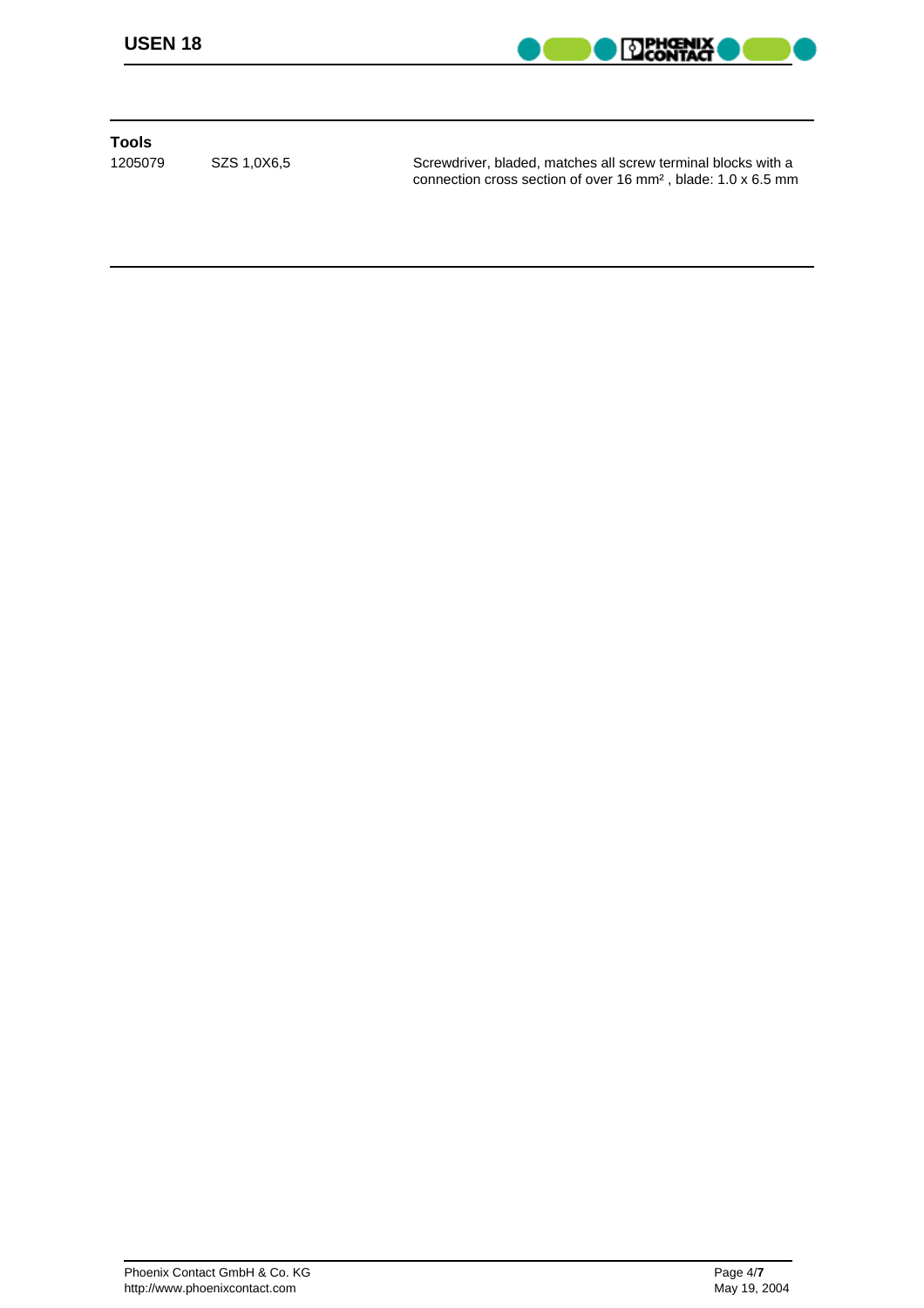

# **Additional products**

| Item            | Designation    | Description                                                                                                     |
|-----------------|----------------|-----------------------------------------------------------------------------------------------------------------|
| <b>Assembly</b> |                |                                                                                                                 |
| 0913210         | $HS$ 2 A       | NEOZED adapter sleeve, for the USEN 18 fuse element,<br>nominal current: 2 A, color: Pink                       |
| 0913223         | HS 4A          | NEOZED adapter sleeve, for the USEN 18 fuse element,<br>nominal current: 4 A, color: Brown                      |
| 0913236         | HS 6A          | NEOZED adapter sleeve, for the USEN 18 fuse element,<br>nominal current: 6 A, color: Green                      |
| 0913249         | <b>HS 10 A</b> | NEOZED adapter sleeve, for the USEN 18 fuse element,<br>nominal current: 10 A, color: Red                       |
| 0913252         | <b>HS 16 A</b> | NEOZED adapter sleeve, for the USEN 18 fuse element,<br>nominal current: 16 A, color: Gray                      |
| 0913155         | <b>HS 20 A</b> | NEOZED adapter sleeve, for the USEN 18 fuse element,<br>nominal current: 20 A, color: Blue                      |
| 0913168         | <b>HS 25 A</b> | NEOZED adapter sleeve, for the USEN 18 fuse element,<br>nominal current: 25 A, color: Yellow                    |
| 0913171         | <b>HS 35 A</b> | NEOZED adapter sleeve, for the USEN 18 fuse element,<br>nominal current: 35 A, color: Black                     |
| 0913184         | <b>HS 50 A</b> | NEOZED adapter sleeve, for the USEN 18 fuse element,<br>nominal current: 50 A, color: Copper                    |
| 0913317         | SH-SE 14/18    | NEOZED special spring, for use of fuse inserts D 01, in threaded<br>caps D 02, current carrying capacity 2-16 A |

| <b>Fuse</b> |                 |                                                                                                         |
|-------------|-----------------|---------------------------------------------------------------------------------------------------------|
| 0913016     | S 2 A/380 V     | NEOZED fuse insert according to DIN 49 522, 380 V AC/ 250 V<br>DC, nominal current: 2 A, color: Pink    |
| 0913029     | 4 A/380 V<br>S. | NEOZED fuse insert according to DIN 49 522, 380 V AC/ 250 V<br>DC, nominal current: 4 A, color: Brown   |
| 0913032     | 6 A/380 V<br>S. | NEOZED fuse insert according to DIN 49 522, 380 V AC/ 250 V<br>DC, nominal current: 6 A, color: Green   |
| 0913045     | S 10 A/380 V    | NEOZED fuse insert according to DIN 49 522, 380 V AC/ 250 V<br>DC, nominal current: 10 A, color: Red    |
| 0913058     | S 16 A/380 V    | NEOZED fuse insert according to DIN 49 522, 380 V AC/ 250 V<br>DC, nominal current: 16 A, color: Gray   |
| 0913061     | S 20 A/380 V    | NEOZED fuse insert according to DIN 49 522, 380 V AC/ 250 V<br>DC, nominal current: 20 A, color: Blue   |
| 0913074     | S 25 A/380 V    | NEOZED fuse insert according to DIN 49 522, 380 V AC/ 250 V<br>DC, nominal current: 25 A, color: Yellow |
| 0913087     | S 35 A/380 V    | NEOZED fuse insert according to DIN 49 522, 380 V AC/ 250 V<br>DC, nominal current: 35 A, color: Black  |
| 0913090     | S 50 A/380 V    | NEOZED fuse insert according to DIN 49 522, 380 V AC/ 250 V<br>DC, nominal current: 50 A, color: White  |
| 0913100     | S 63 A/380 V    | NEOZED fuse insert according to DIN 49 522, 380 V AC/ 250 V<br>DC, nominal current: 63 A, color: Copper |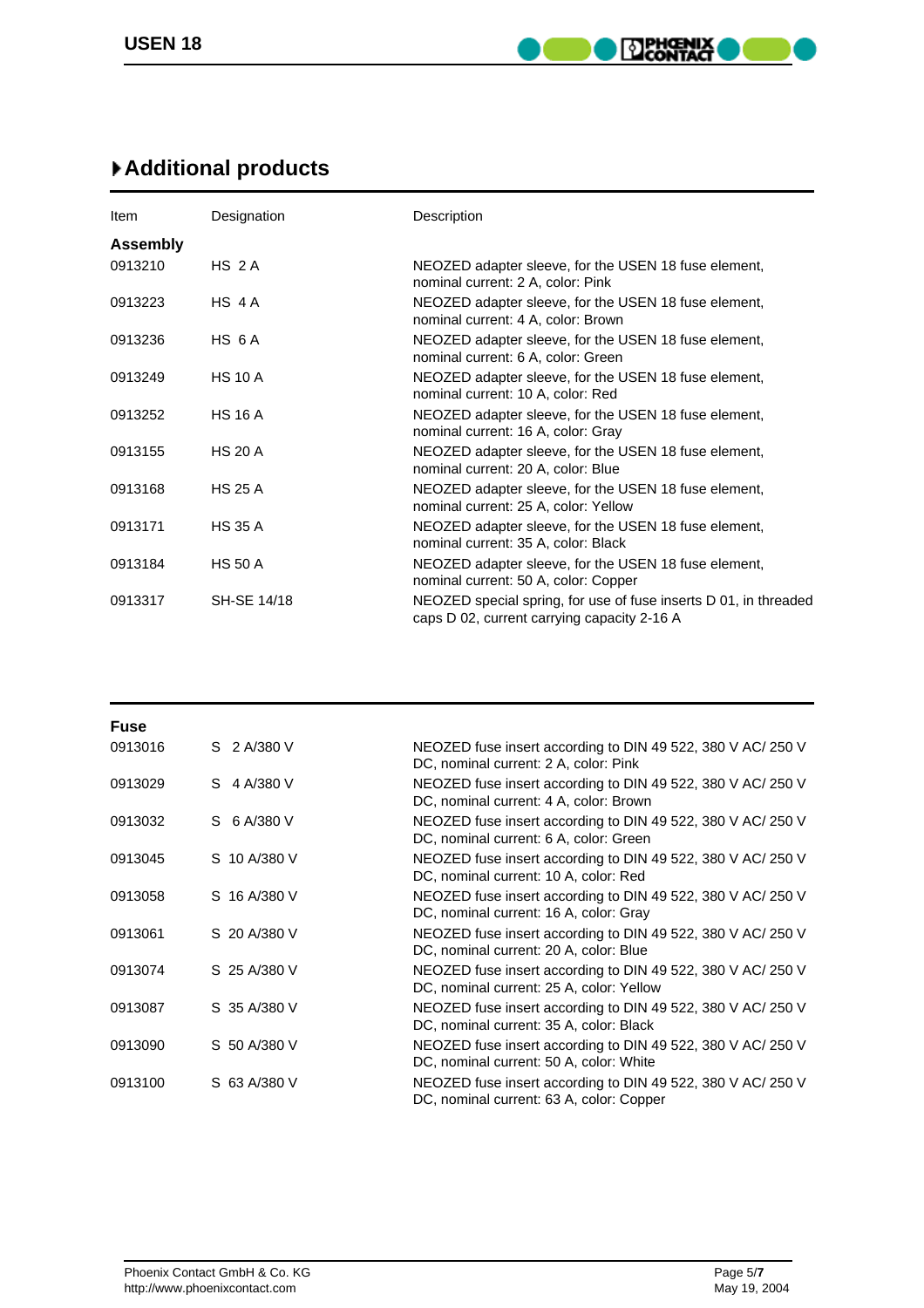